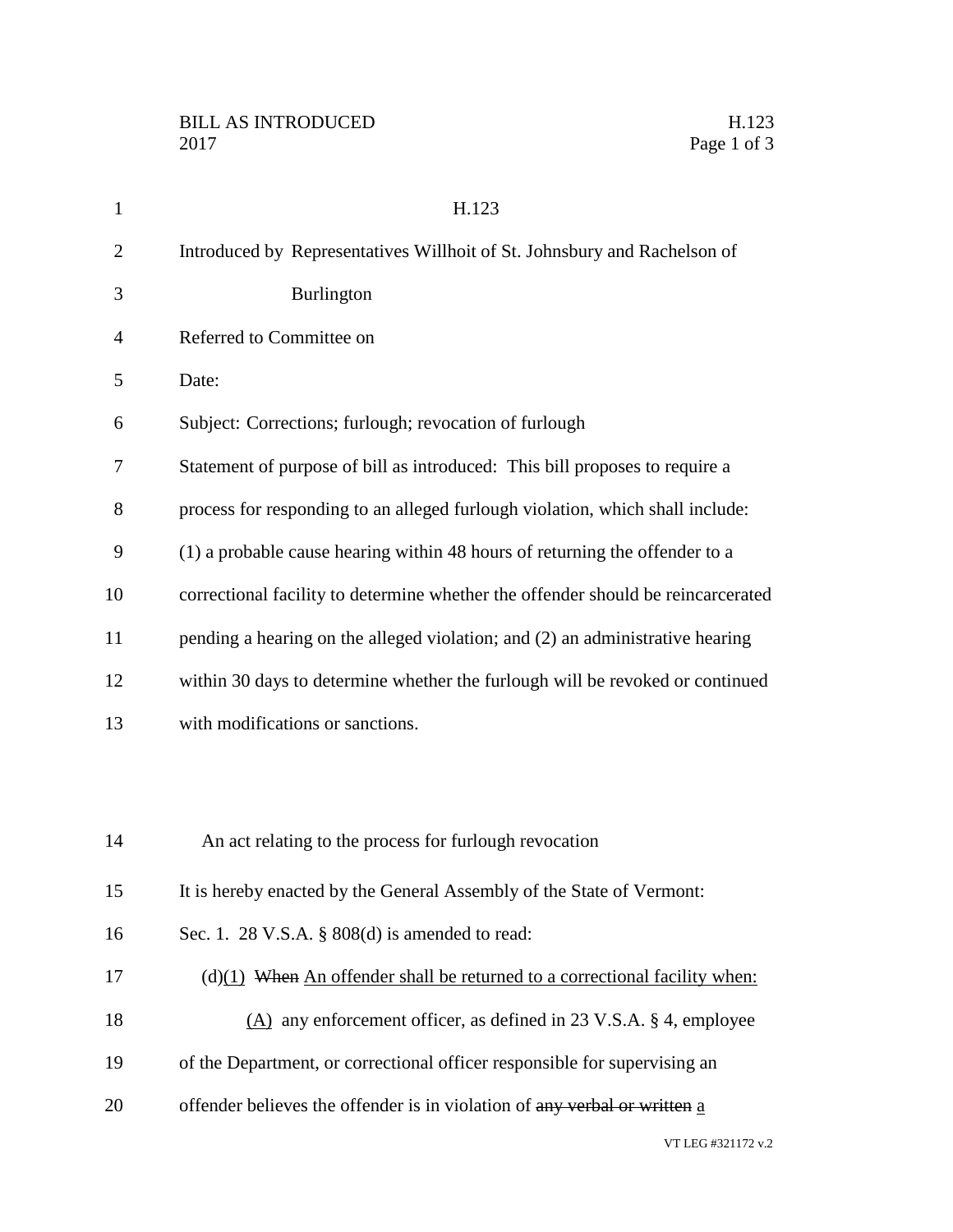| $\mathbf{1}$   | condition of the his or her furlough, the officer or employee may immediately      |
|----------------|------------------------------------------------------------------------------------|
| $\overline{2}$ | lodge the offender at a correctional facility or orally or in writing deputize any |
| 3              | law enforcement officer or agency to arrest and lodge the offender at such a       |
| 4              | facility. The officer or employee shall subsequently document the reason for       |
| 5              | taking such action that is reasonably related to the underlying crime for which    |
| 6              | the offender was placed under the custody of the Commissioner; or                  |
| 7              | (B) when an offender is convicted of a new crime.                                  |
| 8              | $(2)(A)$ An offender who is returned to a correctional facility pursuant to        |
| 9              | subdivision $(1)(A)$ of this subsection (d) shall be entitled to a probable cause  |
| 10             | hearing by an administrative hearing officer to determine whether he or she        |
| 11             | shall be lodged at a correctional facility pending a hearing on the alleged        |
| 12             | violation. The hearing shall be held as soon as practicable, but in no event       |
| 13             | later than 48 hours after the offender's return to custody. The offender is        |
| 14             | entitled to at least 12 hours' advance written notice of the hearing. The notice   |
| 15             | shall inform the offender of the purpose of the hearing and the alleged            |
| 16             | violation. The offender may attend the hearing and present evidence. Upon          |
| 17             | request, the offender may be assisted in the preparation and presentation of his   |
| 18             | or her case by an assigned employee of the correctional facility if the hearing    |
| 19             | officer determines, in his or her discretion, that the requested employee is       |
| 20             | reasonably available. If the hearing officer finds probable cause to believe the   |
| 21             | offender has violated any condition of his or her furlough that is reasonably      |